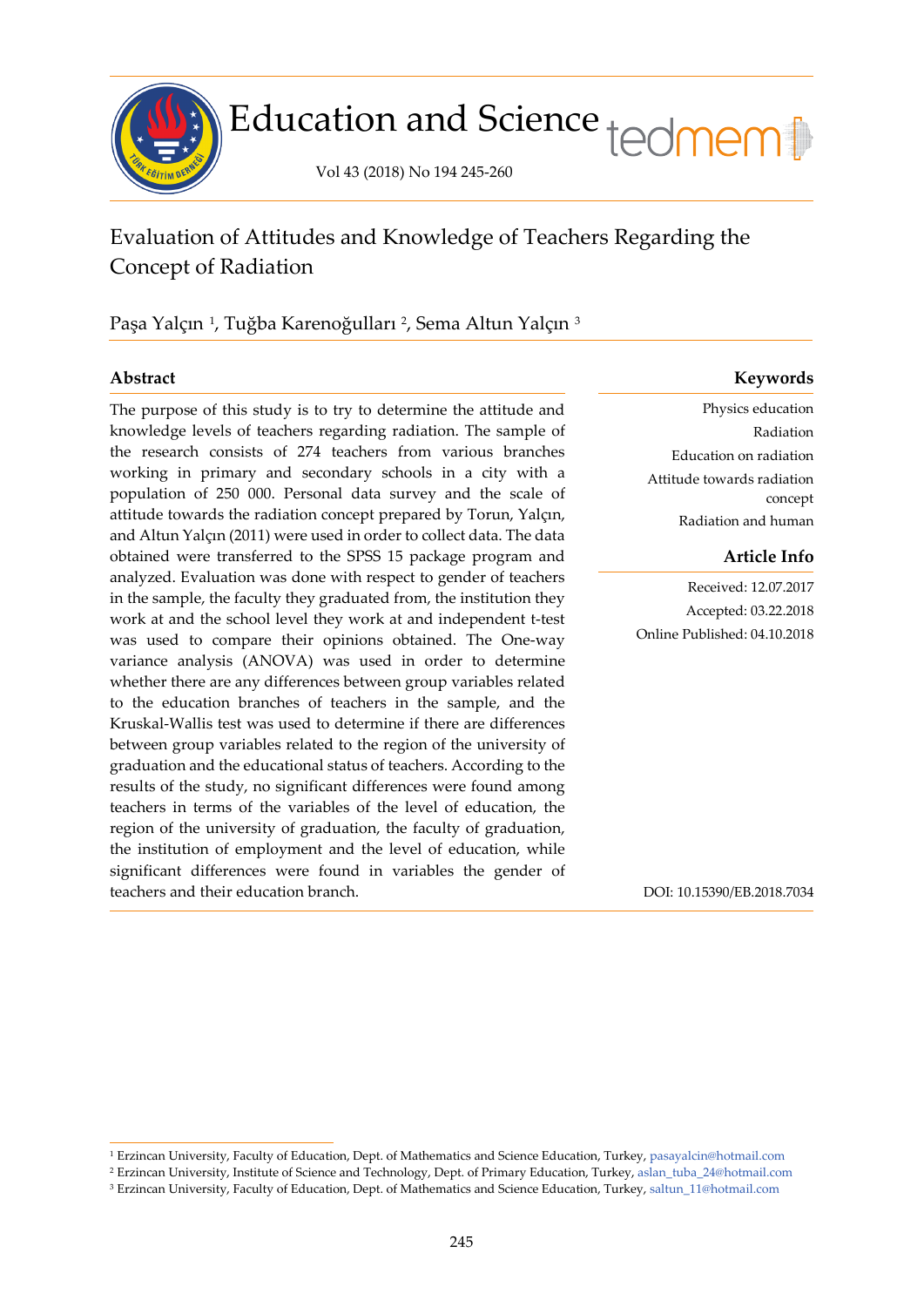#### **Introduction**

Radiation can be categorized into ionizing and non-ionizing radiations when considering its effects on matter. Ionizing radiations include cosmic rays, X-rays and the  $\gamma$ -rays emitted by the radioactive decay of radioactive substances, ionized radiation, also in the form of alpha, beta, proton and electron particles. Non-ionizing radiations include ultraviolet, visible light, infrared and microwave, radar, and radiowaves and microwaves. It is possible to define radiation in the most general sense as "energy that travels through space". Within this scope, rapid particles that natural or artificial radioactive nuclei release in order to come into a steady state and their extra energies transferred in the form of electromagnetic wave can also be called "radiation" (Eker, Öden Acar, & Demirkan, 2010). Radiation is the disintegration of radioactive atomic nuclei and its releasing alpha  $(\alpha)$ , beta  $(\beta)$  and gamma ( $\gamma$ ) rays as it turns into a new atomic nucleus (Yilmaz, 1997). The energy, which radiates through energy packages called wave, particle or photon, can also be regarded as a phenomenon that always exists in the nature and we live with.

We live in a world in which radiation naturally exists everywhere. Light and heat emerging from nuclear reactions in the Sun are essential for our existence. Radioactive materials naturally exist in the environment and our body involves radioactive materials. All life on the Earth developed thanks to the existence of radiation (International Atomic Energy Agency [IAEA], 2004; Turkish Atomic Energy Authority [TAEK], 2009). With the discovery of X-rays and radioactivity towards the end of the 19<sup>th</sup> century, its use in medical and industrial areas has become widespread with an ever increasing rate up till today, which made radiation an inseparable part of our life (Eker et al., 2010). Recently practices of non-ionized radiation have been steadily rising in medicine, communication, industry and daily life. The rapid increase in the use of communication tools boosted the possibility of humans being exposed to radiation. In the wake of these developments the negative effects of devices which create electromagnetic field on human health started to be discussed (Engizek, 1999; Köklü, 2006; Deveci et al., 2007; Düzgün, 2009; Kumaş, 2009).

Radiation use is increasing with the changing technology that continually renews itself and it has penetrated into numerous areas of our daily life. For example, we live close to radiation in mobile phones we use for communication, in microwave ovens we use to warm our food, in hair dryers, in computers and TVs, which are indispensable for us, and in many similar consumer products. Radioactive materials are used for cultivating new and high-quality plant types, increasing agricultural productivity, enhancing the endurance of living creatures, sterilizing medical and pharmaceutical items, diagnosing and treating diseases in medicine, extending the shelf life of foodstuff, measuring thickness and mass in industry, and most importantly as a sustainable energy source. While taking advantage of radiation in every moment of life at such a high degree, we must be aware that it will cause harm if used in excessive amounts. There is some kind of phobia in a large segment of the population about radioactivity, including teachers. Individuals must have adequate knowledge about radiation and the benefits and harms of radiation must be recognized so that these discussions are held in a proper manner (Yalçın & Kılıç, 2005).

The clinical study of Deveci et al. (2007) examined the frequency with which students use devices that create electromagnetic field, such as mobile phones, computers, televisions. It was found out in this study that the frequency of using aforementioned electronic devices was high among students studying in primary schools in the city center of Elazığ. Certain relations that do not depend on the experiment and the reason of which is unknown were discovered between the use of some devices that are thought to create electromagnetic wave field and the disorders reported by students (40.2% upper respiratory tract infection, 10.7% lung infection, 26.7% condition in the body in the form of rash or itching).

In a study conducted in Germany among primary school 4th grade students, the rate of mobile phone possession was found to be 34.7%. 6.2% of the children reported that they used mobile phones at least once a day (Bohler & Schuz, 2004).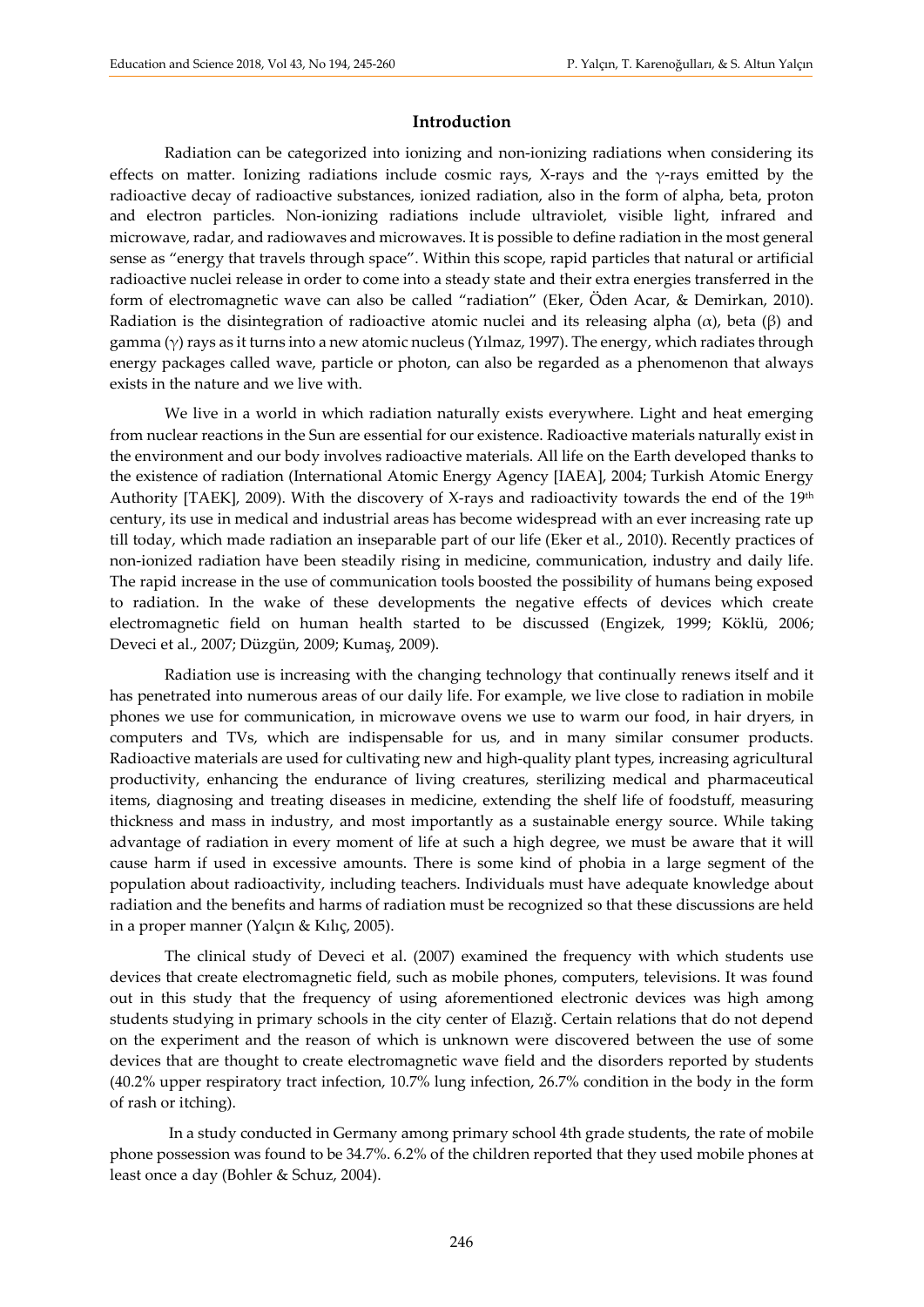In the study by Torun (2012), the attitude and knowledge of undergraduate students about the concept of radiation was investigated. At the end of the study, it was determined that factors such as the department of students, the grade, the area of residence and income status show a significant difference. These studies conducted in various segments of the society, health workers and students show that a positive or negative attitude has not been established about the radiation concept as a result of education. It is also seen from these studies that the reason why a positive or negative attitude has not been established about radiation is the lack of knowledge on the concept of radiation.

A great responsibility falls on education given in schools and on teachers, who are inseparable pieces of schools, to enable that the society follows the developments in the process of interaction with technology and it avoids negative situations that arise with those developments. This is because education is the process of preparing the young members of the society for the existing culture in the society by those members who grew with this culture and creating desired changes in an individual's behaviors through his/her own life (Ertürk, 1982, p. 12). Teachers, who play an active role in establishing the structure of society, have a significant place in this process. Teachers need to follow technological developments closely and develop conscious usage habits in individuals in order to raise conscious generations. We live in a sea full of radiation, some of which are natural, some of which are produced by humans. Sometimes the radiation we use to relieve our misery has a prescription that can also cause our life to end when unconscious and uninformed. The main reason why work is important; It is to determine how the teachers, who are basically the architects of the societies, know the concept of radiation and how they have developed attitudes towards this concept. Although not included as an achievement in primary education programs, these teachers are the architects of the initial attitudes about the benefits and harms of radiation, especially as the individuals in the era of primary education are in every respect. For this reason, primary school teachers were selected as target groups. Although there are studies on sensitivity, awareness, perception and various consciousness raising about the effects of radiation (Miller, 1968; Eijkelhof, Klaassen, & Millar, 1990; Togay, 2002; Prabhat, Sudhakar, Kumar, & Ramaraju, 2011; Mavi, 2008; Prather, 2005; Bakaç, Kartal Taşoğlu, & Usta, 2012; Bakaç, Kartal Taşoğlu, Çınar, & Dönmez, 2012; Abdellah, Attia, Fouad, & Abdel-Halim, 2015), there are inadequate numbers of such studies in the literature. This work; they aimed to determine the level of knowledge about the radiation concept of primary and secondary school teachers and to determine the current state of their attitudes towards radiation. For this purpose, answering the following questions was sought first:

- 1. Are there differences in knowledge levels and attitudes towards radiation in relation to the concept of radiation according to the fields in which the teachers train?
- 2. Is there a difference in knowledge levels and radiation versus radiation concept among the teachers according to the school level they are working?
- 3. Is there a difference in knowledge levels and radiation versus radiation concept of the teachers according to the institution they are working with?
- 4. Is there a difference in knowledge level and radiation versus radiation concept of the concept of radiation according to the characteristics of teachers' graduates?
- 5. Is there any difference in knowledge levels and attitudes towards radiation about the concept of relative radiation in the universities where teachers are graduated?
- 6. Is there any difference in knowledge levels and attitudes towards radiation according to the level of education of teachers according to the concept of radiation?
- 7. Is there any difference in the level of knowledge about the concept of radiation according to the gender of teachers and their attitude towards radiation?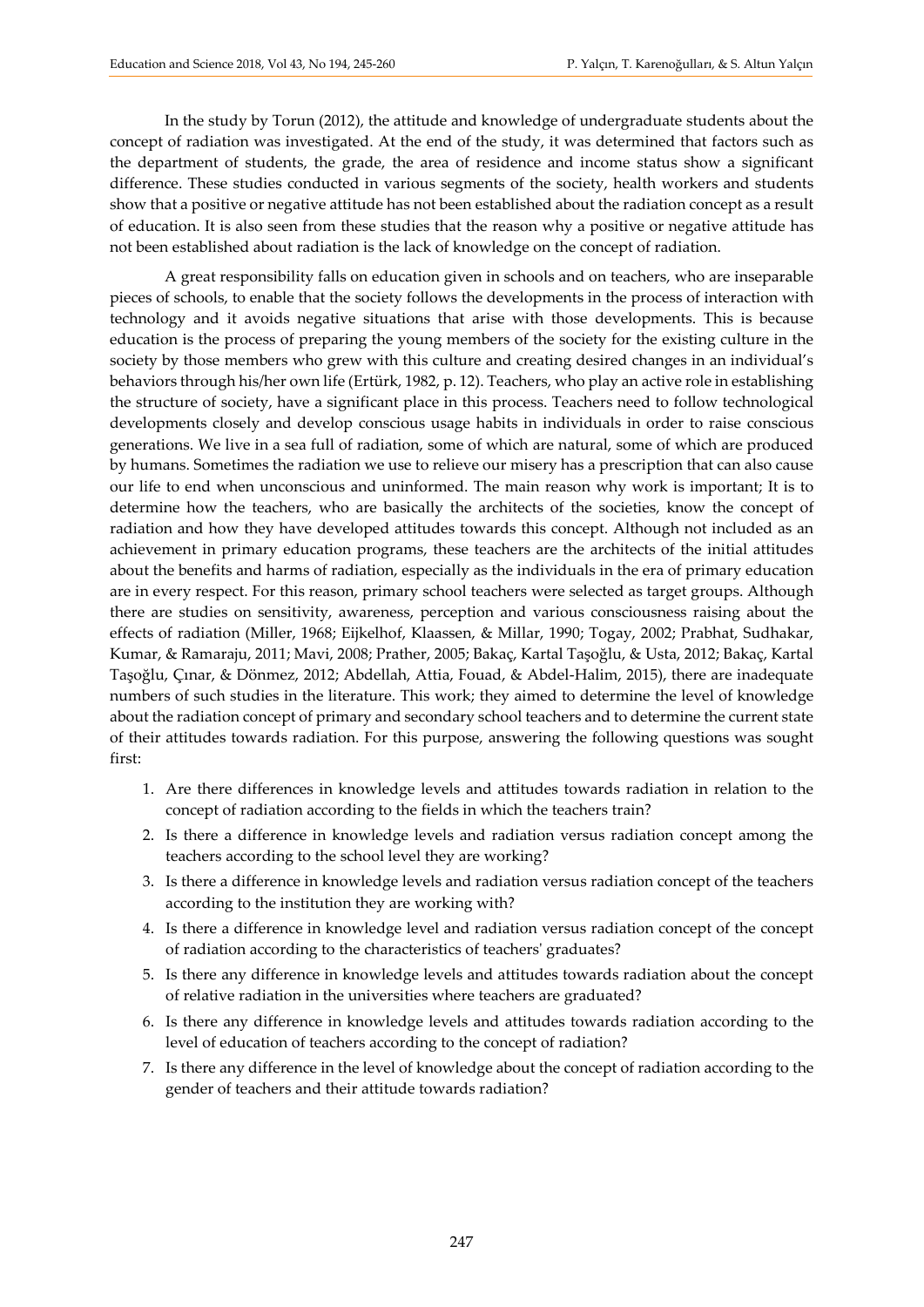### **Method**

The survey research method, one of the quantitative research methods, was used in this study. Survey research is a study in which the viewpoints or interests, skills, abilities and attitudes etc. of participants regarding a topic or event are determined and which are usually conducted in larger samples than other studies (Büyüköztürk, Çakmak, Akgün, Karadeniz, & Demirel, 2011).

The study group consisted of 274 teachers working in primary and secondary schools in a city center with a population of 250 thousand in the inner western Anatolia. 68 teachers in the group worked at primary schools and 206 of them worked at secondary schools. The research group was selected by the convenience sampling method, which is one of the unselected sampling methods. Convenience sampling; Due to the limitations in terms of time, money and labor, the sample is selected from easily accessible units that can be accessed (Büyüköztürk et al., 2011). The information regarding the teachers that constitute the experimental group is given in the tables below.

| <b>Their Branch of Education</b> | N   | $\%$ |
|----------------------------------|-----|------|
| Form teacher                     | 56  | 20,4 |
| <b>Science and Technology</b>    | 34  | 12,4 |
| <b>Social Sciences</b>           | 35  | 12,8 |
| English                          | 34  | 12,4 |
| <b>Primary Mathematics</b>       | 37  | 13,5 |
| Turkish                          | 33  | 12,0 |
| <b>Other Branches</b>            | 45  | 16,4 |
| <b>Total</b>                     | 274 | 100  |

**Table 1.** The Distribution of Teachers in the Sample according to their Branches of Education

Table 1 gives the distribution of the branches of teachers in the sample. It is important to determine whether the teachers are different in terms of their thoughts, feelings and behaviors related to the concept of radiation due to the education they receive in different branches. If there is a significant difference in attitudes towards radiation due to the training they receive, this will be discussed in the conclusion. As can be seen in the table, the branches include form teachers, science and technology, social sciences, English, primary mathematics, Turkish, and other branches (computer, religious culture, painting, music and physical education). The branch with the largest proportion in the sample is form teachers with 56 members. The percentages of the science and technology, social sciences, English and Turkish branches are close to one another.

| Table 2. The Distribution of Teachers in the Sample according to their School Levels |  |  |
|--------------------------------------------------------------------------------------|--|--|
|--------------------------------------------------------------------------------------|--|--|

| <b>School Levels</b> | N   | $\%$ |  |
|----------------------|-----|------|--|
| Primary              | 68  | 24,8 |  |
| Secondary            | 206 | 75,2 |  |
| <b>Total</b>         | 274 | 100  |  |

Table 2 presents the distribution of teachers in the school levels they work at. 68 of the teachers in the sample work at primary school level, while 206 of them work at secondary school level.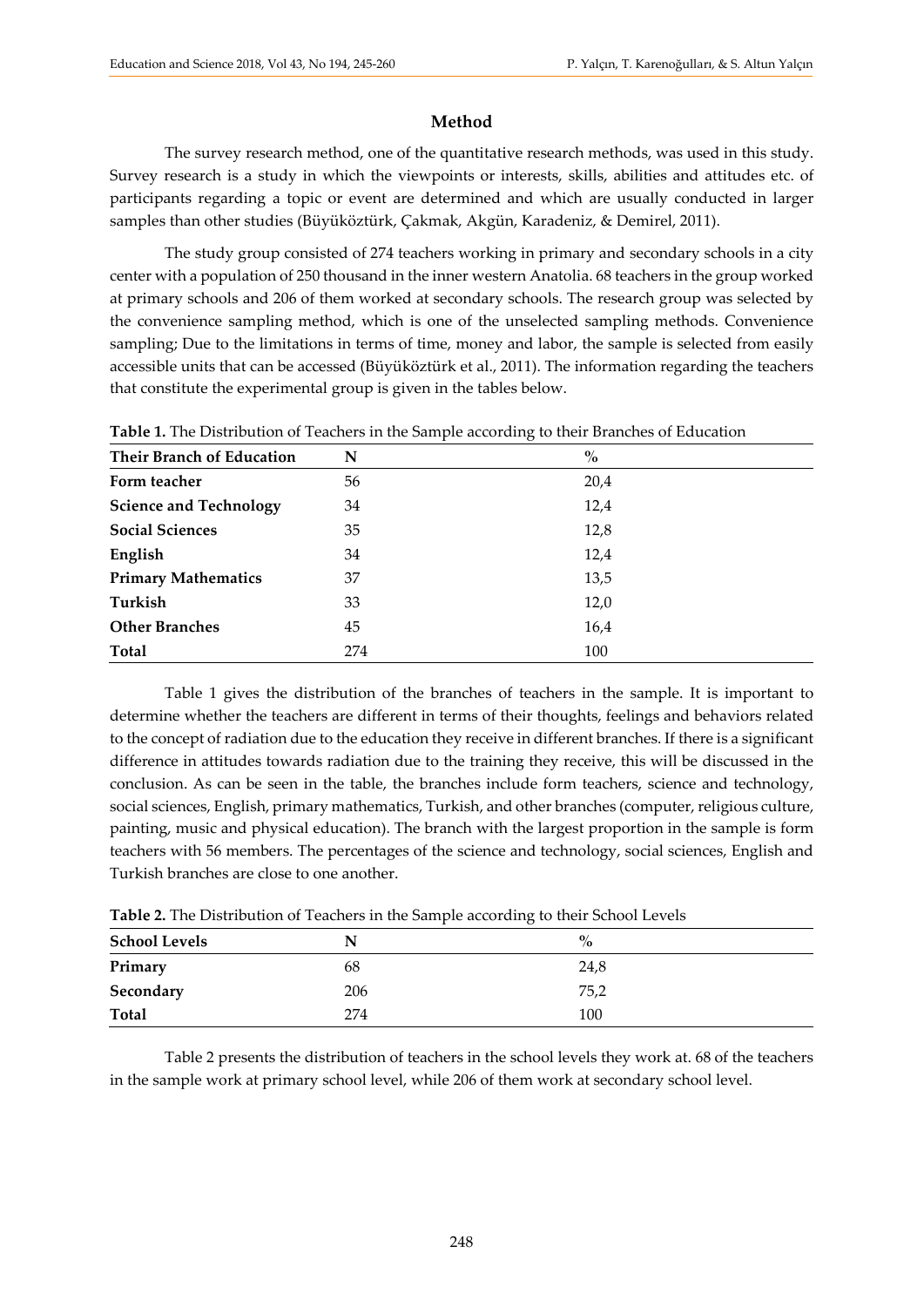| The Institution of Employment N |     |  | $\frac{0}{2}$ |
|---------------------------------|-----|--|---------------|
| State school                    | 241 |  | 88,0          |
| <b>Private Schools</b>          | 33  |  | 12.0          |
| <b>Total</b>                    | 274 |  | 100           |

**Table 3.** The Distribution of Teachers in the Sample according to the Institution they Work at

The distribution of teachers in the sample according to the institution they work at is given in Table 3. According to this table, 33 of the teachers in the sample work at private schools and 241 of them work at state schools.

**Table 4.** The Distribution of Teachers in the Sample according to their Faculty of Graduation

| <b>Faculty of Graduation</b> | N   | $\%$ |  |
|------------------------------|-----|------|--|
| <b>Faculty of Education</b>  | 196 | 71,5 |  |
| <b>Other Faculties</b>       | 78  | 28,5 |  |
| Total                        | 274 | 100  |  |

In Table 4, 196 of the teachers in the sample are graduates of the faculty of education and 78 are graduates of other faculties (faculty of science and letters, faculty of economics and administrative sciences, etc.).

**Table 5.** The Distribution of Teachers in the Sample according to the Area of their University of Graduation

| The Region of the University of Graduation | N   | $\%$ |
|--------------------------------------------|-----|------|
| Eastern Anatolia Region                    | 8   | 2,9  |
| Southeastern Anatolia Region               |     | 0,4  |
| <b>Aegean Region</b>                       | 114 | 41,6 |
| Mediterranean Region                       | 12  | 4,4  |
| <b>Central Anatolia Region</b>             | 93  | 33,9 |
| <b>Black Sea Region</b>                    | 23  | 8,4  |
| <b>Marmara Region</b>                      | 23  | 8,4  |
| Total                                      | 274 | 100  |

In Table 5, the numbers of teachers in the sample according to their university of graduation and their percentages are given. According to these data, the region with the biggest number of graduates is the Aegean Region with 41.6%, and the region with the smallest number is the Southeastern Anatolian Region with 0.4%.

|                           |     | $\overline{\phantom{0}}$ |  |
|---------------------------|-----|--------------------------|--|
| <b>Level of Education</b> | N   | $\%$                     |  |
| Undergraduate             | 248 | 90,5                     |  |
| Graduate                  | 24  | 8,8                      |  |
| Doctorate                 |     | 0,7                      |  |
| <b>Total</b>              | 274 | 100                      |  |

**Table 6.** The Distribution of Teachers in the Sample according to their Level of Education

Table 6 gives the distribution of teachers in the sample according to their level of education. The levels are classified as undergraduate, graduate and doctorate. 248 of the teachers in the sample have undergraduate degree, 24 have graduate degree and 2 have doctorate degree.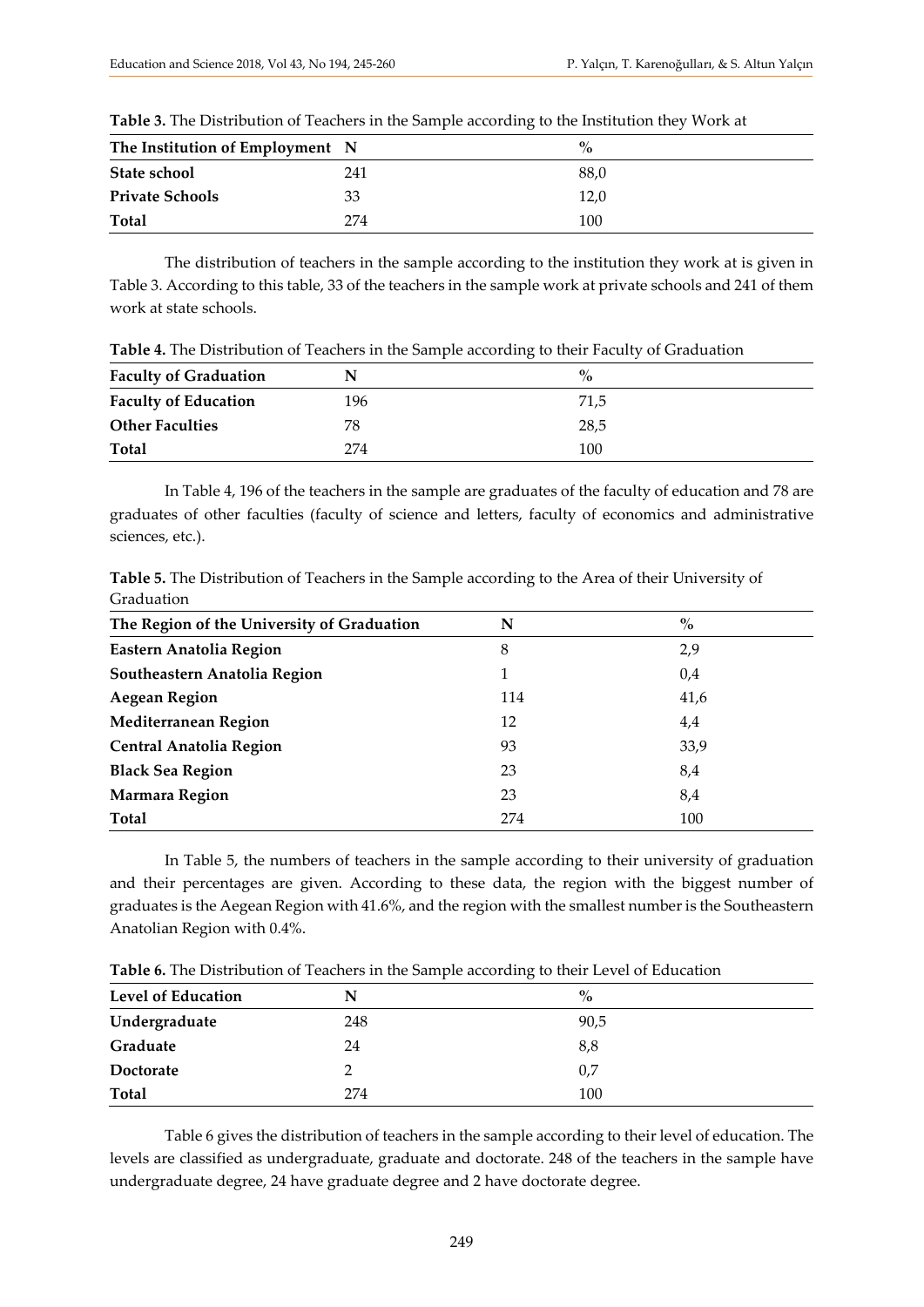|        | ◡   |      |
|--------|-----|------|
| Gender | N   | $\%$ |
| Female | 140 | 51,1 |
| Male   | 134 | 48,9 |
| Total  | 274 | 100  |

Table 7 gives the distribution of teachers in the sample according to their genders. The sample consists of 140 female teachers and 134 male teachers.

#### *Data Collection Tools*

As the data collection tool, the Attitude and Knowledge Scale towards Radiation, which was developed by Torun et al. (2011), and the personal information survey developed by the researcher were used. "The Attitude and Knowledge Scale towards Radiation" consists of 32 items that involves ideas, emotions and behaviors regarding the concept of radiation. The students who answered this scale which is likert type can get a maximum of 160 points and a minimum score of 32. The Attitude and Knowledge Scale towards Radiation was prepared through the steps below:

- a. The phase of factor analysis
- b. The reliability calculation phase

The Cronbach Alpha internal consistency coefficient was found 0.88 in the assessment instrument. The consistency coefficient was found as 0.85 in the process of calculation for this research. A Cronbach Alpha coefficient of 0.80 and over is regarded as a good level for reliability; therefore, the reliability of the scale was found high.

The personal information survey was prepared by the researcher in order to obtain the personal information of teachers. The questions in the survey were prepared so that they include the gender of teachers, the name of their university of graduation, their faculty of graduation, their branches of education, their status of education, their institution of employment and the school level they work at.

#### *Collection of Data*

The data in this study were acquired through the attitude and knowledge scale towards radiation and the personal information survey. The necessary permissions were obtained from the Provincial Directorate for National Education by official correspondence so that the surveys could be implemented. The researcher held face-to-face interviews with the teachers who were willing to take part in the survey at primary and secondary schools in the city center. 312 teachers participated in the surveys. 38 of those surveys were eliminated by the researcher because they were filled mistakenly or deficiently and a total of 274 surveys were evaluated. The surveys were implemented in the free hours of teachers or during breaks so as not to interrupt the education at schools. The surveys, particularly the attitude and knowledge scale towards radiation, were implemented successively. The surveys were completed in 30 minutes in average. The researcher was with the teachers while they completed the surveys. After they were completed, the questions that teachers asked about radiation were answered by the researcher. Especially those teachers who were parents demanded that they were given information about the harmful effects of technological devices that emit radiation.

#### *The Analysis of Data*

Each item in the attitude and knowledge scale towards radiation and the personal information survey implemented on teachers were read and analyzed one by one. Those scales that were not completed properly were not evaluated. The attitude and knowledge scale towards radiation and the personal information survey were dealt with together and the teachers in the sample were classified into groups separately with regard to gender, faculty of graduation, institution of employment, school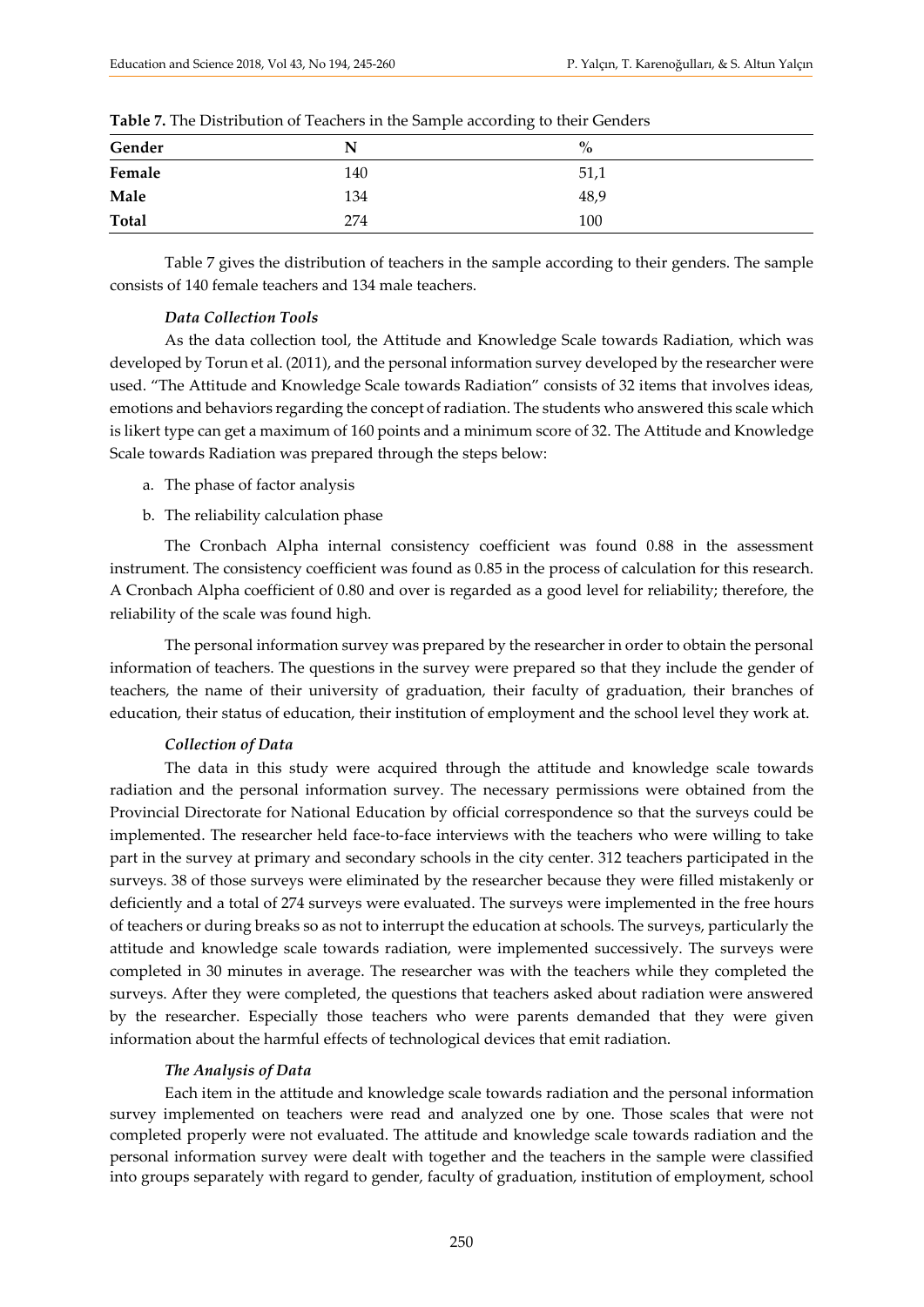level, branch, the region of the university of graduation and the status of education. The data obtained from the attitude and knowledge scale towards radiation were entered via the SPSS 15 package program. The frequency and percentages of the sample distributions were calculated using the SPSS 15 package program. Assessment was performed according to the gender status, the faculty of graduation, the institution of employment and the school level of the teachers in the sample and independent t-test was used for comparison of their opinions obtained. One-way variance analysis (ANOVA) was used in order to determine whether there are any differences between group variables in homogeneous distributions. In nonhomogeneous distributions, on the other hand, Kruskal-Wallis test was used. The LSD test was carried out in order to see in whose favor the difference was. With regard to the source of difference, first of all it is looked into whether the variances show a homogeneous distribution or not. If they show a homogeneous distribution, the Scheffe, LSD and Tukey tests, and if they do not show, the Dunnet's C test is implemented (Sow, 2014). Analysis was performed taking the total attitude scores of each individual into consideration. The analysis about the gender, faculty of graduation, institution of employment, and school level was performed according to the results of the independent t-test; the analysis about the branches of teachers in the sample was performed according to the results of the Oneway variance analysis (ANOVA); and the analyses about the region of the university of graduation and the educational status of teachers in the sample was performed according to the results of the Kruskal-Wallis test.

#### **Results**

The data obtained in the study were analyzed using various methods and techniques. The findings of the analyses were presented in line with the problem statements of the study.

#### *The Attitudes of Teachers towards the Concept of Radiation Based on the Gender Variable*

| Table 8. Findings Regarding the Attitudes of Reachers towards the Concept of Radiation Based on the |  |
|-----------------------------------------------------------------------------------------------------|--|
| Gender Variable                                                                                     |  |

| <b>Gender Status</b> |     | <b>T</b> | S.s.   |          | n"    |  |  |
|----------------------|-----|----------|--------|----------|-------|--|--|
| Male                 | 134 | 115,13   | 12,265 | $-2,337$ | 0,020 |  |  |
| Female               | 140 | 118,24   | 9,596  |          |       |  |  |
| .                    |     |          |        |          |       |  |  |

p\*<0,05

When Table 8 is investigated, it is seen that the arithmetic mean of male teachers is  $\bar{x}$ =115.13 while that of female teachers is  $\bar{x}$ =118.24. According to this result, it can be seen that the attitudes of teachers towards the radiation concept constitute a significant difference at p<0.05 level. This difference of opinion is in favor of female teachers. Based on this finding, it can be said that female teachers are more sensitive and create a more positive attitude towards the radiation concept compared to male teachers.

#### *The Attitudes of Teachers towards the Concept of Radiation Based on the Branch Variable*

**Table 9.** The Attitudes of Teachers towards the Concept of Radiation Based on the Branch Variable

| <b>Branch</b>                 | N  | $\overline{X}$ | <b>S.s.</b> | F   | $p^*$ |
|-------------------------------|----|----------------|-------------|-----|-------|
| Form teacher                  | 56 | 117,6          | 11,4        | 7,5 | 0,001 |
| <b>Science and Technology</b> | 34 | 123,2          | 7,8         |     |       |
| <b>Social Sciences</b>        | 35 | 111,8          | 10,9        |     |       |
| English                       | 34 | 114,2          | 8,4         |     |       |
| <b>Primary Mathematics</b>    | 37 | 122,2          | 13,0        |     |       |
| Turkish                       | 33 | 110,8          | 10,9        |     |       |
| Other                         | 45 | 116,0          | 8,1         |     |       |

p\*<0,05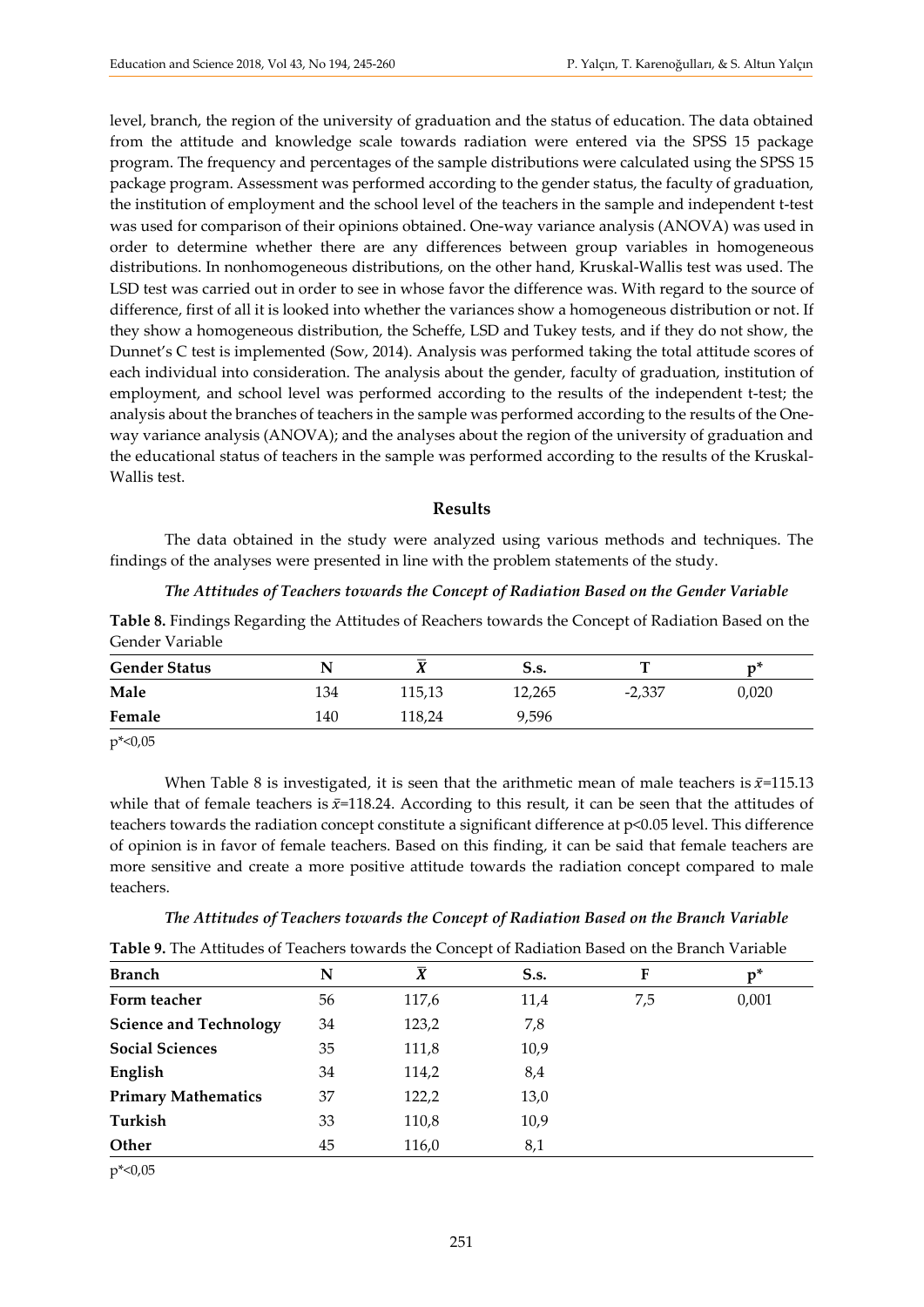It is seen that there is a significant difference at p<0.05 level between their opinions regarding their attitudes towards the radiation concept based on the education branch variable. According to this picture, it can be expressed that the teachers' opinions on their attitudes towards radiation are affected by their branch of education. Moreover, the intergroup and intragroup interaction in expressing the significance is given in Table 10.

**Table 10.** The Results of One-Way Variance Analysis (ANOVA) Carried Out to Test Whether there Are Differences between the Attitudes of Teachers at Primary and Secondary Schools towards the Radiation Concept Based on the Branch Variable

| <b>Variance Source</b> | <b>Sum of Squares</b> | Sd  | <b>Mean of Squares</b> |     |       |
|------------------------|-----------------------|-----|------------------------|-----|-------|
| Intergroup             | 4852,0                |     | 808,6                  | 7,5 | 0,001 |
| Intragroup             | 28613,3               | 267 | 107,1                  |     |       |
| <b>Total</b>           | 33465,3               | 273 |                        |     |       |

 $p^* < 0.05$ 

The analyses show that there is a statistically significant difference between the success levels of groups. The ANOVA table shows whether there is a significant difference between groups, but does not show from which group that difference arises. Post Hoc tests are used to see which group the difference between groups arises from. Based on the findings of our study, the groups from which the difference arises are revealed in Table 11 as a result of the Post Hoc tests.

**Table 11.** The Results of One-Way Variance Analysis (ANOVA) Carried Out to Test Whether there are Differences between the Attitudes of Teachers at Primary and Secondary Schools towards the Radiation Concept Based on the Branch Variable

|                                       |                     | <b>Mean Difference</b>   | ${\bf P}$ |
|---------------------------------------|---------------------|--------------------------|-----------|
| Science and Technology Teacher (STT). | $\operatorname{FT}$ | 5,687                    | 0,384     |
|                                       | <b>SST</b>          | $11,494$ <sup>*</sup> )  | 0,002     |
|                                       | PST                 | $9,029$ <sup>*</sup> )   | 0,048     |
|                                       | <b>PMT</b>          | 1,024                    | 1,000     |
|                                       | <b>TT</b>           | $12,415$ <sup>*</sup> )  | 0,001     |
|                                       | Other               | 7,250                    | 0,152     |
| Social Sciences Teacher (SST)         | F.T.                | $-5,807$                 | 0,345     |
|                                       | <b>STT</b>          | $-11,494$ <sup>*</sup> ) | 0,002     |
|                                       | PST                 | $-2,465$                 | 0,986     |
|                                       | <b>PMT</b>          | $-10,470(*)$             | 0,006     |
|                                       | <b>TT</b>           | ,921                     | 1,000     |
|                                       | Other               | $-4,244$                 | 0,769     |
| Primary Mathematics Teacher (PMT)     | F.T.                | 4,663                    | 0,607     |
|                                       | <b>STT</b>          | $-1,024$                 | 1,000     |
|                                       | <b>SST</b>          | $10,470$ <sup>*</sup> )  | 0,006     |
|                                       | PST                 | 8,006                    | 0,106     |
|                                       | <b>TT</b>           | $11,391$ <sup>*</sup> )  | 0,002     |
|                                       | Other               | 6,226                    | 0,294     |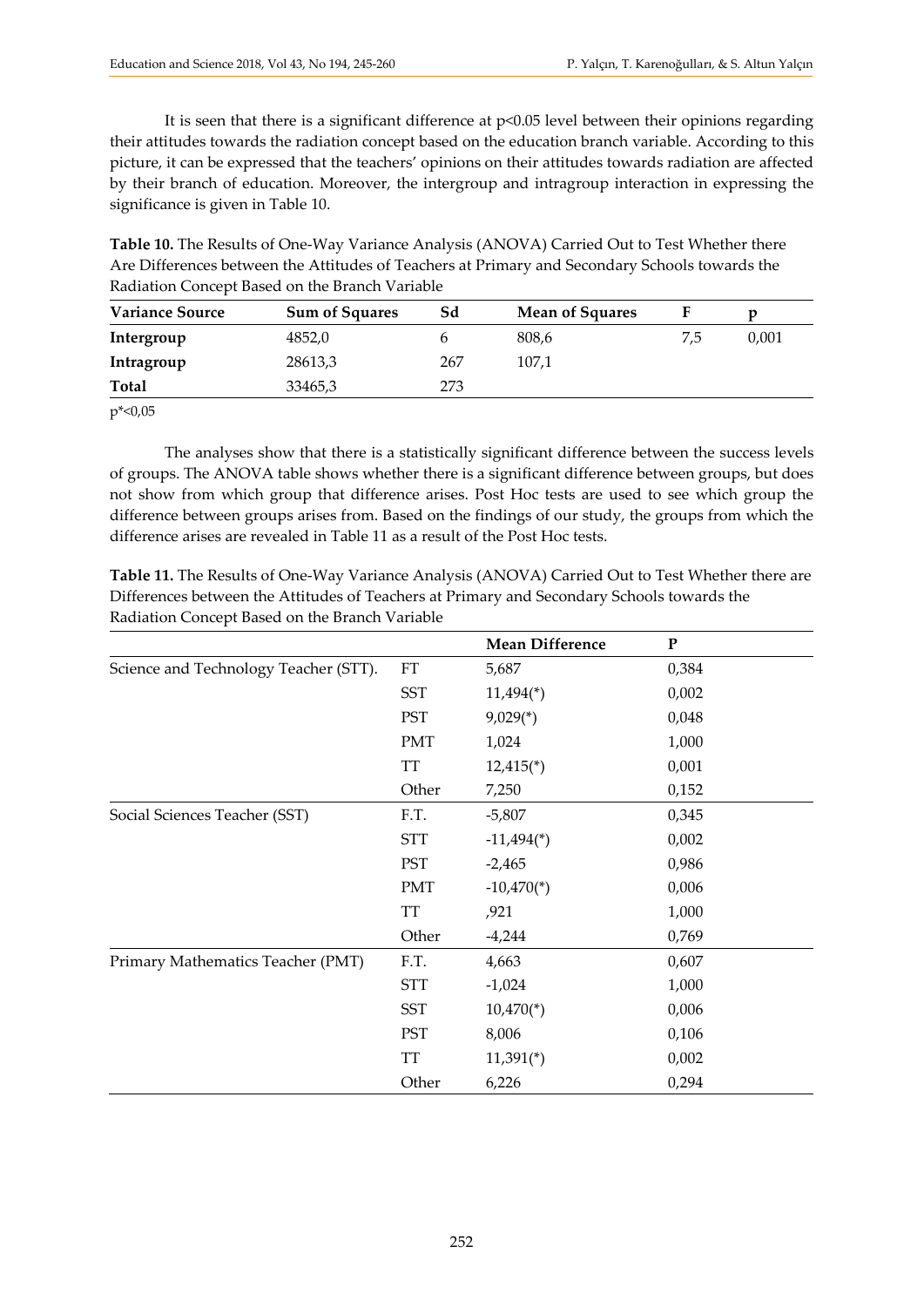|                      |            | <b>Mean Difference</b>   | P     |  |
|----------------------|------------|--------------------------|-------|--|
| Turkish Teacher (TT) | F.T.       | $-6,728$                 | 0,191 |  |
|                      | <b>STT</b> | $-12,415$ <sup>*</sup> ) | 0,001 |  |
|                      | <b>SST</b> | $-0.921$                 | 1,000 |  |
|                      | <b>PST</b> | $-3,386$                 | 0,937 |  |
|                      | <b>PMT</b> | $-11,391$ <sup>*</sup> ) | 0,002 |  |
|                      | Other      | $-5,166$                 | 0,578 |  |

#### **Table 11.** Continued

 $P < 0.05*$ 

In determining whether there was a meaningful difference between the attitudes of the teachers in the sampling group related to the concept of radiation, as a result of the " Post Hoc" Scheffe analysis to observe the difference in their branches, it was seen that there was no significant differences between the science and technology teachers, primary school teachers (p>0,05) and secondary school mathematics teachers (p>0,05). However, a significant difference was found between science and technology teachers and social sciences teachers (p<0.05), English teachers (p<0.05) and Turkish teachers  $(p<0.05)$ .

There is not a significant difference between social sciences teachers and form teachers (p>0.05), English teachers (p>0.05), Turkish teachers (p>0.05) and teachers from other branches (p>0.05). There is no significant difference between Turkish teachers and social sciences teachers (p>0.05), social sciences teachers (p>0.05), English teachers (p>0.05) and teachers from other branches (p>0.05) in terms of their attitudes towards radiation.

However, a significant difference was found between social sciences teachers and science and technology teachers (p<0.05) and primary mathematics teachers (p<0.05).

There is no significant difference between primary mathematics teachers and form teachers (p>0.05), science and technology teachers (p>0.05), English teachers (p>0.05) and teachers from other branches (p>0.05). However, a significant difference was found between primary mathematics teachers and social sciences teachers (p<0.05) and Turkish teachers (p<0.05).

There is no significant difference between Turkish teachers and social sciences teachers (p>0.05), social sciences teachers (p>0.05), English teachers (p>0.05) and teachers from other branches (p>0.05). However, a significant difference was found between Turkish teachers and science and technology teachers (p<0.05) and primary mathematics teachers (p<0.05). According to our conclusion from these data, there is a significant difference with some form teachers, while no such difference was found for others. It can be said that these findings are the result of the variety of programmes the teachers studied at.

*The Attitudes of Teachers towards the Concept of Radiation Based on the School Levels they Work At*

|                            | Table 12. Findings Regarding the Attitudes of Teachers towards the Radiation Concept Based on the |  |  |
|----------------------------|---------------------------------------------------------------------------------------------------|--|--|
| School Levels they Work At |                                                                                                   |  |  |

| <b>School Level</b> |     |       | 5.s. |       | n۹    |
|---------------------|-----|-------|------|-------|-------|
| Primary             | 68  | 117,9 | 11,2 | 0,104 | 0,747 |
| Secondary           | 206 | 116,3 | 11,3 |       |       |

p\*<0,05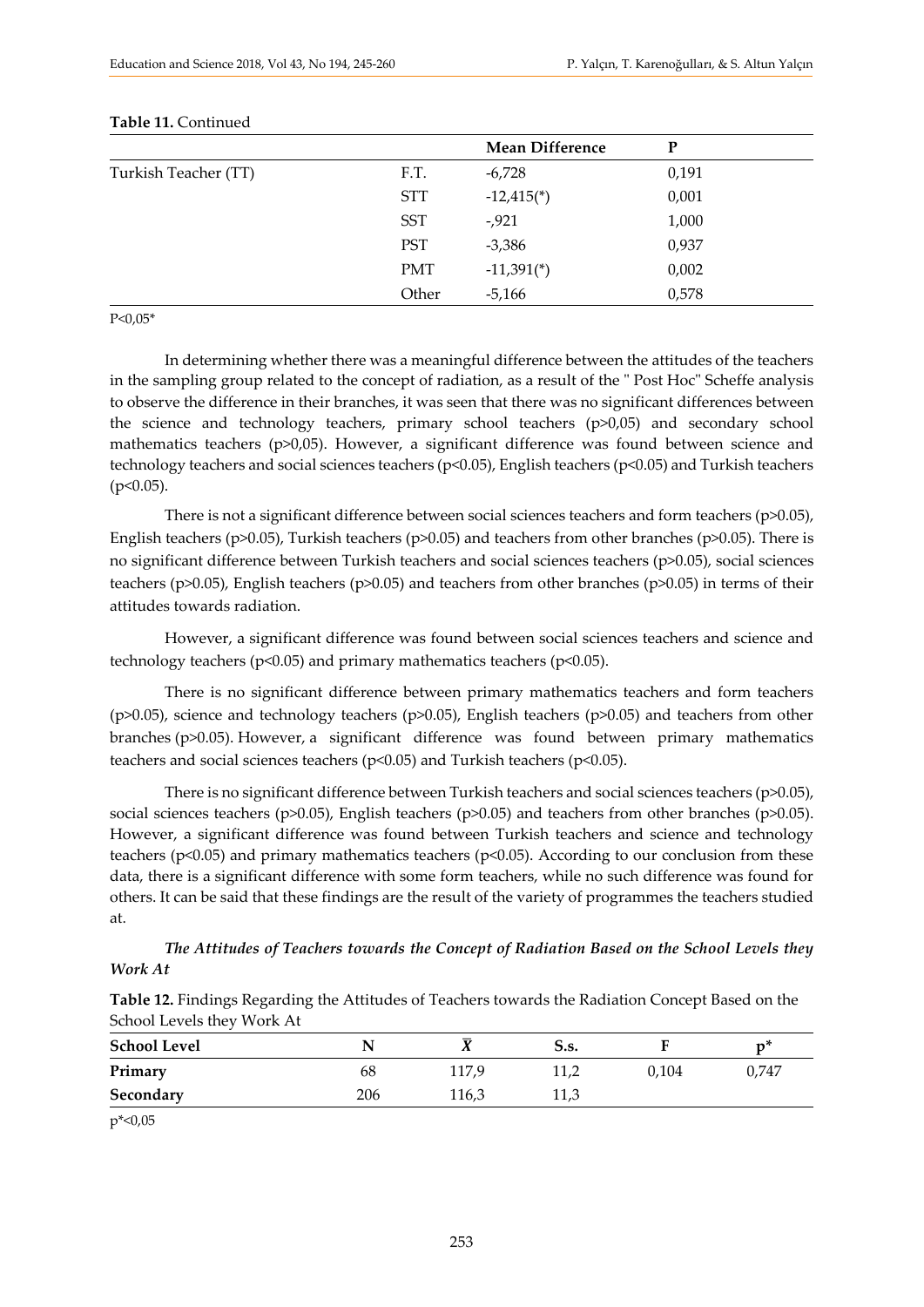It is seen in Table 12 that there is no significant difference between the attitudes of teachers whose opinions were gathered as to the radiation concept based on the school levels they work at (p>0,05). According to these data, it can be commented that the school levels of teachers do not influence their attitudes towards radiation. The attitudes of teachers working at primary schools and those working at secondary schools towards radiation have similar characteristics.

*The Attitudes of Teachers towards the Concept of Radiation Based on the Institution of Employment Variable*

**Table 13.** Findings Regarding the Attitudes of Teachers towards the Concept of Radiation Based on the Institution of Employment Variable

| <b>Institution of Employment</b> |     |       | 5.s. |       |
|----------------------------------|-----|-------|------|-------|
| <b>Private School</b>            |     | 114.4 | 8    | 0,098 |
| <b>State School</b>              | 241 | 117.0 | 11,3 |       |

p\*<0,05

It is seen in Table 13 that there is no significant difference between the attitudes of teachers, whose opinions were obtained regarding the radiation concept based on the institution of employment variable (p>0.05). According to these data, it can be concluded that the institutions the teachers work at do not influence their attitudes towards the radiation concept. The attitudes of teachers working at private schools and those working at state schools towards radiation show similarities.

*The Attitudes of Teachers towards the Concept of Radiation Based on the Faculty of Graduation Variable*

**Table 14.** Findings Regarding the Attitudes of Teachers towards the Concept of Radiation Based on the Faculty of Graduation Variable

| <b>Faculty of Graduation</b> |     |       | S.s. |       |
|------------------------------|-----|-------|------|-------|
| <b>Faculty of Education</b>  | 196 | 116,6 | 11.3 | 0.261 |
| <b>Other Faculties</b>       |     | 117.0 | 10.4 |       |

 $p^* < 0.05$ 

At the end of the analysis performed, it is seen in Table 14 that there is no significant difference between the attitudes of teachers, whose opinions were obtained regarding the radiation concept based on the faculty of graduation variable (p>0.05). According to these data, it can be said that teachers' faculty of graduation does not influence their attitudes towards the radiation concept. The attitudes of teachers who graduated from various faculties and those from the faculty of education towards radiation bear similar characteristics.

*The Attitudes of Teachers towards the Concept of Radiation Based on the Educational Status Variable*

**Table 15.** Findings Regarding the Attitudes of Teachers towards the Concept of Radiation Based on the Educational Status Variable

|                                 | <b>Educational Status</b> | N   | <b>Mean Rank</b> | Chi-Square | $p^*$ |
|---------------------------------|---------------------------|-----|------------------|------------|-------|
|                                 | Undergraduate             | 248 | 137,93           |            |       |
| Attitude                        | Graduate                  | 24  | 134,77           | 0,177      | 0.916 |
|                                 | Doctorate                 |     | 116,50           |            |       |
| $\cdots$ $\sim$ $\sim$ $\cdots$ |                           |     |                  |            |       |

p\*<0,05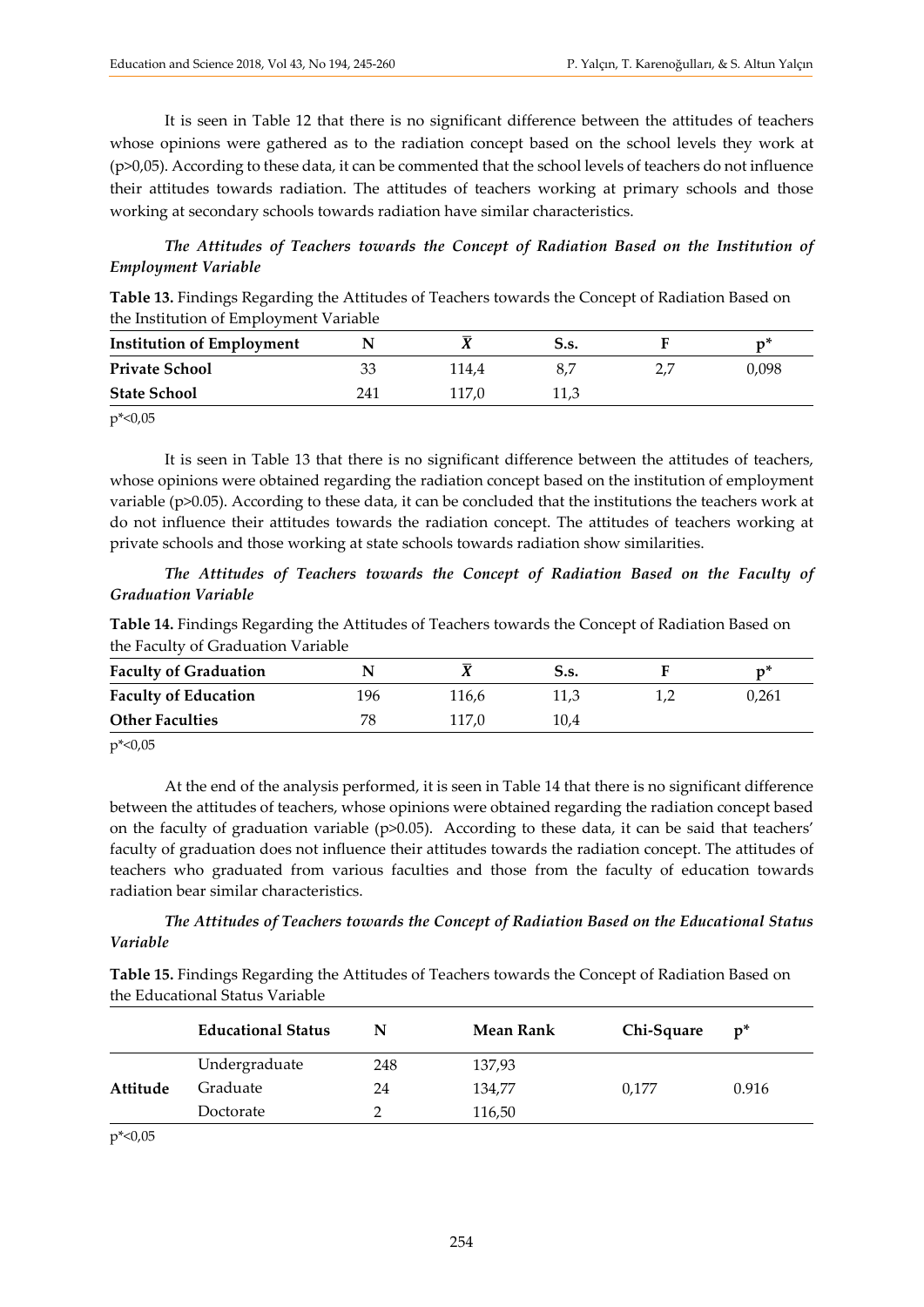Kruskal-Wallis test was performed to analyze the attitudes regarding the radiation concept based on the educational status variable. It is seen that there is no significant difference between the attitudes of teachers in the sample towards radiation based on their educational status ( $p$  $>$ 0.05). As a result of this analysis, it can be commented that teachers' educational status does not influence the attitudes they develop towards radiation. The attitudes of teachers who have undergraduate, graduate and doctorate degrees show similarities.

#### *The Attitudes of Teachers towards the Concept of Radiation Based on the Region of the University of Graduation*

| ◡        |                                               |     |                  |            |       |
|----------|-----------------------------------------------|-----|------------------|------------|-------|
|          | The Region of the University of<br>Graduation | N   | <b>Mean Rank</b> | Chi-Square | $p^*$ |
|          | Eastern Anatolian Region                      | 8   | 141,81           |            |       |
|          | SE Anatolian Region                           |     | 62,00            |            |       |
| Attitude | Aegean Region                                 | 114 | 134,80           | 2,192      | 0,901 |
|          | Mediterranean Region                          | 12  | 121,63           |            |       |
|          | Central Anatolia Region                       | 93  | 138,77           |            |       |
|          | <b>Black Sea Region</b>                       | 23  | 145,61           |            |       |
|          | Marmara Region                                | 23  | 147,67           |            |       |
|          |                                               |     |                  |            |       |

**Table 16.** Findings Regarding the Attitudes of Teachers towards the Concept of Radiation Based on the Region of the University of Graduation Variable

 $p^* < 0.05$ 

It is seen in Table 14 that there is no significant difference between the attitudes of teachers, whose opinions were obtained regarding the radiation concept based on the university of graduation variable (p>0.05). According to these data, it can be said that teachers' opinions on their attitudes towards the radiation concept are not influenced by the region of their university of graduation. The attitudes of teachers who studied in different regions towards radiation have similar characteristics.

#### **Conclusion and Suggestions**

This part of the study includes the methodology of the study, the data acquired within the study scope, the results obtained by examining the comments, and recommendations for leading prospective research studies in the future by linking the results with the research findings and for making suggestions.

#### *Conclusion*

With the developing technology, radiation appears in almost all areas of education. Smart board systems in the classes, tablet computers given to students, Internet network systems in the schools etc. are among the objects that emit radiation. While objects that emit radiation are used so frequently in the education sector, unawareness of the radiation concept and unconscious usage will be a great deficit. It is an unavoidable fact that education must be given on radiation at university level, particularly in undergraduate programs that train teachers (Türkkan, Çerezci, Kartal, Pala, & Türkkan, 2012).

Conceptional, informational and usage objectives must be included starting from primary school years to the last phases of education programs in order to convey awareness of radiation in lives of individuals. An awareness of radiation must be given in childhood. Teachers must be equipped and informed about radiation so that this awareness is acquired. The fact that teachers are sensitive about the advantages and disadvantages of radiation and have adequate knowledge on them mean that they can help develop an awareness about radiation all the segments of society. However, conceptional knowledge about radiation is not included adequately in university curriculums. It is covered in merely graduate education in research centers of universities under specific topics. It is seen that it is given as an elective course in the related departments of health sciences faculties and in some units of certain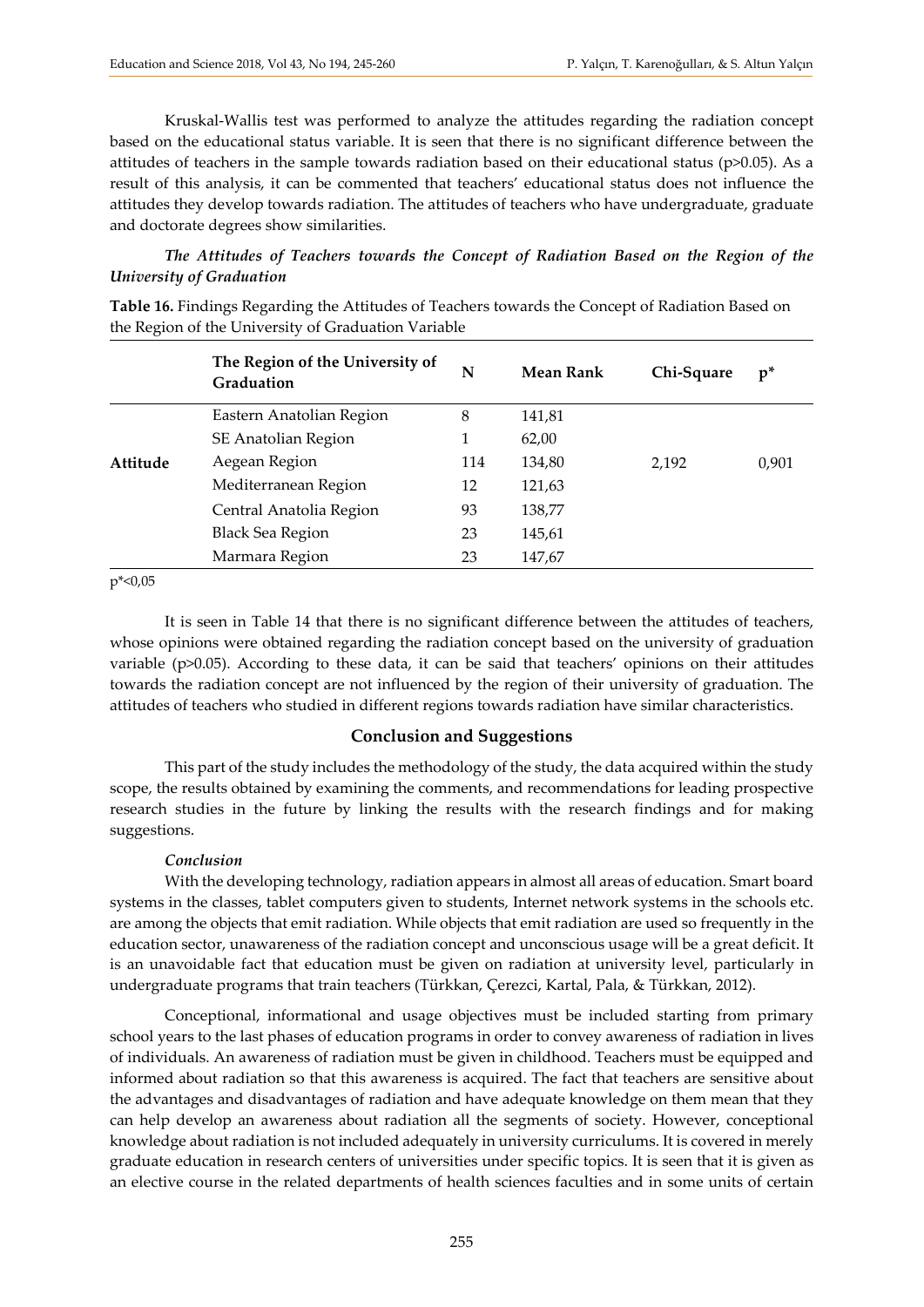universities. Moreover, it is observed that the positive and negative aspects of radiation are not included among the objectives of science and technology lessons in primary and secondary schools, and the precautions that must be taken in order to minimize the harms of radiation are not addressed.

#### *Results Regarding Teachers' Attitudes towards the Radiation Concept Based on the Gender Variable*

A significant difference was found in the attitudes of teachers towards the concept of radiation in terms of gender. This difference is in favor of female teachers. It can be said that female teachers develop a more positive attitude towards the radiation concept than male teachers, thus they behave in a more sensitive way. The main reason for such an outcome is maternal sentiment and may be a warning to women for health facilities.

#### *Results Regarding Teachers' Attitudes towards the Radiation Concept Based on the Branch Variable*

A significant difference was found between the attitudes of teachers towards the concept of radiation in terms of the branch variable. According to the data in Table 9, the results of the attitudes towards radiation were in favor of science and technology teachers and primary mathematics teachers. This might arise from the fact that the curriculums of the departments from which teachers graduated vary. The attitude towards radiation education was positive among science and technology teachers and primary mathematics teachers. This might result from the fact that the students who studied at science classes at high school took chemistry and physics lessons. Furthermore, the positive results in favor of science and technology teachers might arise from special topics in physics and chemistry in the curriculum of science and technology teaching and theoretical radioactivity topics in general chemistry lessons. Technological materials needed for their branches of education might also result in awareness of radiation.

#### *Results Regarding Teachers' Attitudes towards the Radiation Concept Based on the School Level Variable*

No significant difference was found between the attitudes of teachers towards the concept of radiation in terms of the school levels. The attitudes of teachers working at primary schools and those working at secondary schools towards radiation show similarities. This may be because there are no or not adequate courses and objectives in the curriculum of primary and secondary school teachers at university which will help them develop a positive attitude towards the concept of radiation.

#### *Results Regarding Teachers' Attitudes towards the Radiation Concept Based on the Institution Of Employment Variable*

No significant difference was found between the attitudes of teachers towards the concept of radiation in terms of the institution of employment. No difference was observed between teachers working at private schools and those working state schools in terms of developing an attitude towards the concept of radiation. Thus, it can be said that during in-service trainings and seminars given in state and private schools, no education that will help teachers demonstrate a positive attitude towards the concept of radiation is given.

#### *Results Regarding Teachers' Attitudes towards the Radiation Concept Based on the Faculty of Graduation Variable*

No significant difference appeared between the attitudes of teachers towards the concept of radiation in terms of the faculties of graduation. When the faculty of graduation is analyzed, the teachers were considered as those who graduated from education faculties and those who did not. At the end of the analysis, no difference was found between teachers who are education faculty graduates and those who graduated from other faculties (other than education faculties) in terms of attitudes towards the concept of radiation.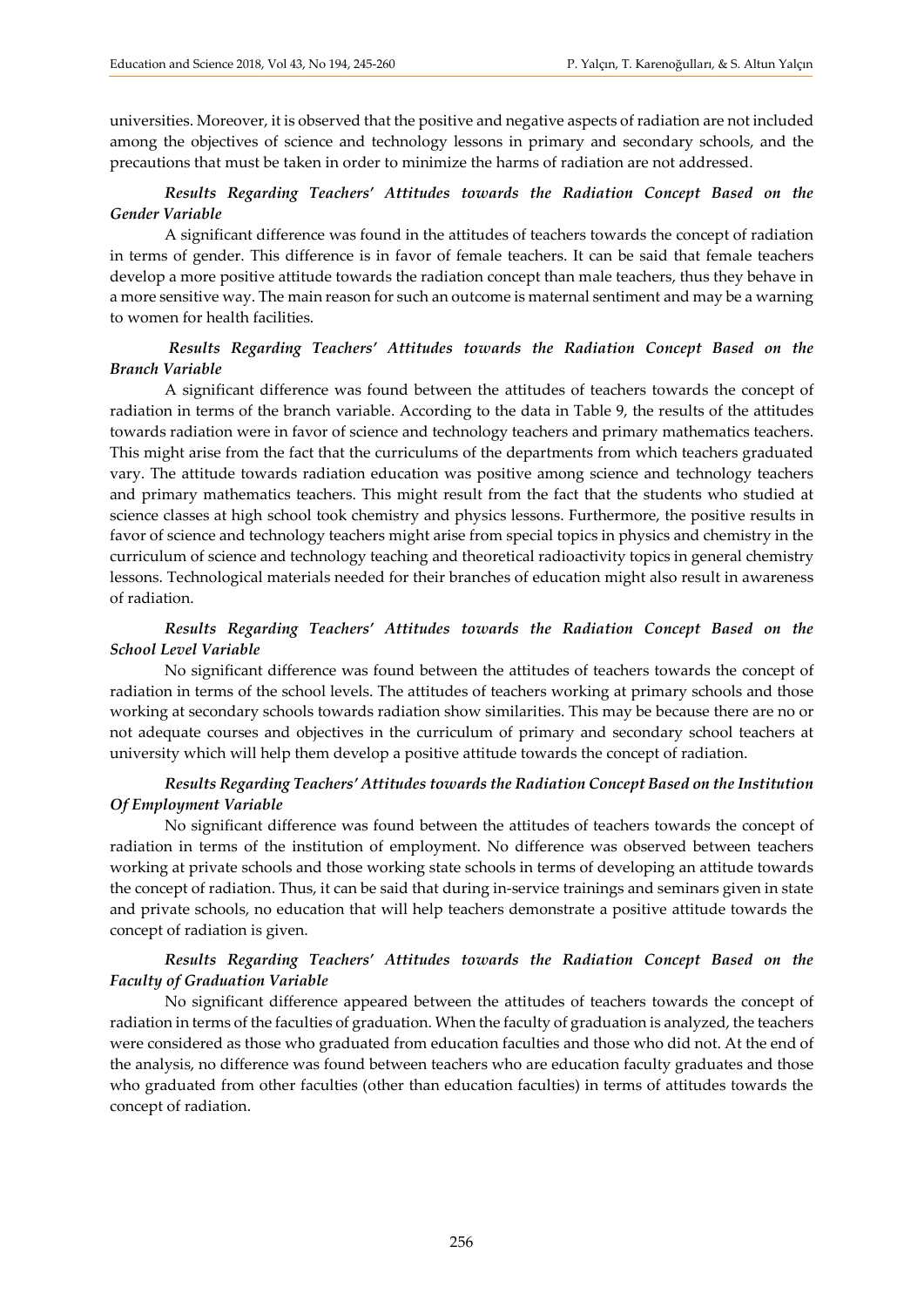### *Results Regarding Teachers' Attitudes towards the Radiation Concept Based on the Education Variable*

No significant difference appeared between the attitudes of teachers towards the concept of radiation in terms of the education status. The attitudes of teachers who have undergraduate, graduate and doctorate degrees bear similarities. Those teachers who completed graduate and doctorate education did not develop a positive attitude towards radiation unlike those with undergraduate degree. Depending on this information, it can be concluded that training is not given on radiation in graduate and doctorate education.

#### *Results Regarding Teachers' Attitudes towards the Radiation Concept Based on the Region of the University of Graduation Variable*

No significant difference was found between the attitudes of teachers towards the concept of radiation in terms of the region of the university of graduation. This study was conducted in a city with a population of roughly 250 thousand in the western part of the Central Anatolia. Since it was performed with teachers who were in this city, the majority of teachers were from this particular city or from nearby cities. Therefore, depending on the region of the university of graduation, there was no significant difference among attitudes of teachers towards radiation. This sub-problem was arranged considering that the attitudes among the teachers, studying nearby the boundary province areas where had more radioactive spread as Chernobyl nuclear power plant, were more different. However, as there was significant possibility that most of the teachers in the place of study area may have graduated from the universities located in the central Anatolia, the expected effect might not have been observed. Similar studies can be planned considering his point may be taken into.

It is seen that the study area will contribute significantly to attitudes, knowledge and awareness studies against the concept of radiation which has been done in a very few times. With the developing technology, we live together with radiation sources at home, school, and work. Now that we live such close to radiation sources, it will be inevitable that we acquire sufficient knowledge about the concept of radiation and develop sensitivity to radiation. In this study, the behaviors of teachers are deemed significant in terms of developing attitudes among students especially in school age towards radiation. Thus, this study is aimed at drawing attention to topics that require social sensitivity about the concept of radiation. For instance, in the study conducted with the Norwegian high school students at the age of 16 "High School Students' Understanding of Radiation and the Environment: Can Museums Play a Role?" it was referred in terms of the radiation, teachers, teaching methods and techniques and the concept of scientific education had significant role in education (Henrıksen & Jorde, 2001). Similarly, in a study with the students in the faculty of dentistry on the protection of radiation on their knowledge, attitude and conception, it was stressed to the importance of the continuous education in order to specifically protection of the radiation and provides maximum safety (Prabhat et al., 2011). Emphasis is put on being aware of the fact that radiation is in every sphere of life of today's human beings, creating a conscious society and having adequate knowledge on radiation. According to the results of the researches on radiation, it is seen that all the workers have the need for education on radiation. It was referred by O'Sullivan et al. (2010) that short period and repeated educations have positive effects in raising the awareness. Instead of describing radiation only as "harmful", the need of handling radiation in every respect and living consciously with radiation is stressed. It is addressed in which conditions radiation will be harmful and how it is possible to minimize this harm. Moreover, it is denoted that the objects that might be sources of radiation in our living space must be used only in the required amounts.

#### *Suggestions*

Considering this study, the attitudes towards the concept of radiation in each segment of the society can be measured and individuals in each age group can be informed about the concept in line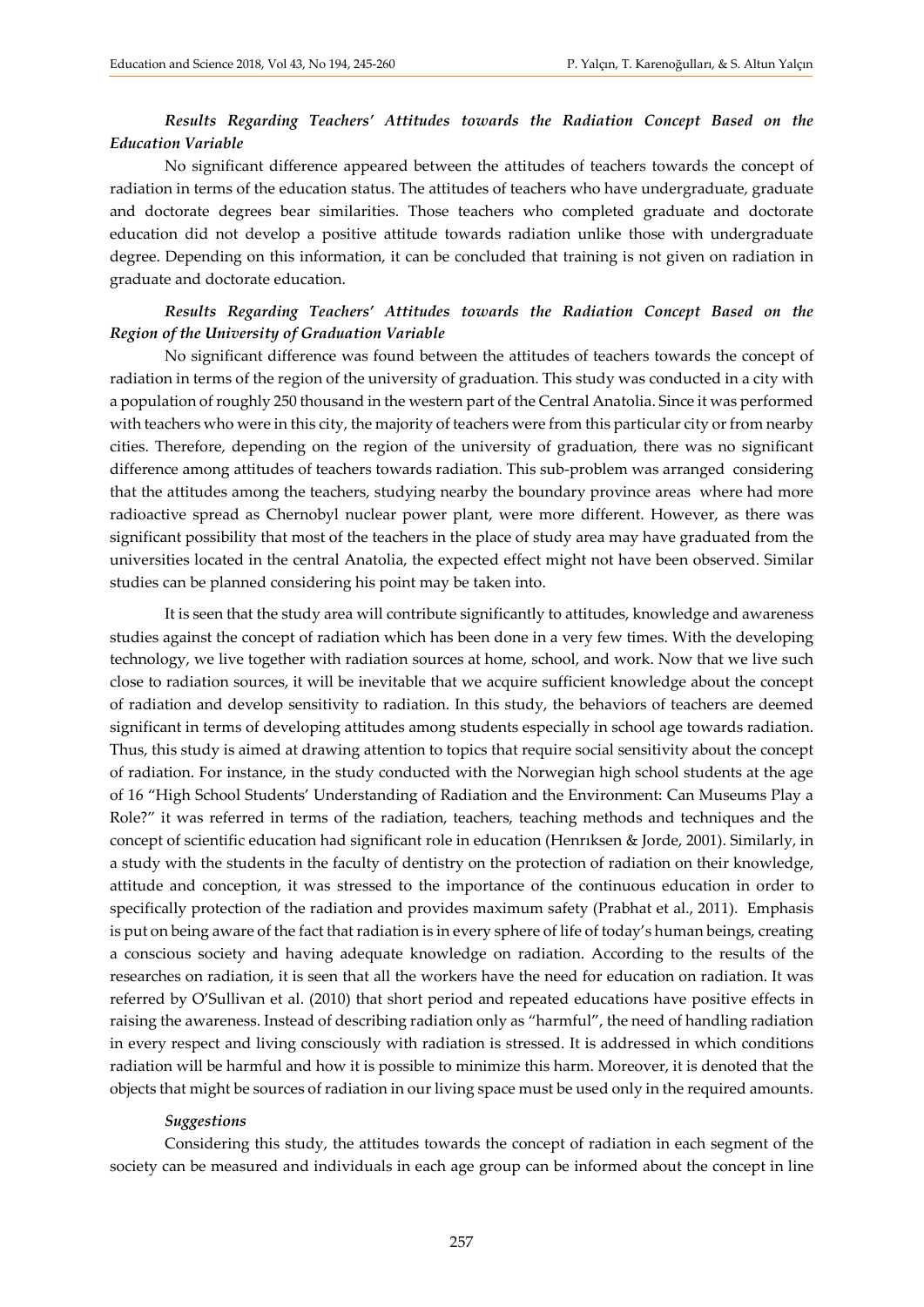with the findings obtained. Such studies are much needed so that we can understand how necessary and important it is to gain knowledge about the radiation concept in the society. Materials that can develop attitudes about radiation are needed in education, schools, course books, and social media. By taking into consideration the findings of this study, the related recommendations can be stated as below:

- $\checkmark$  Human beings meet radiation in the womb and they benefit from numerous advantages of radiation while they are not aware of its many harmful effects. It is seen that insufficient knowledge is given in programs of education faculties of universities. It is only given in education faculties of certain universities as elective courses. Information must be given about the beneficial usage areas and harmful effects of radiation in appropriate departments of almost every program of the education faculties. Thus, education on radiation that will be given to teachers in the curriculum of education faculties might help reshape the society and grow a more conscious posterity.
- $\checkmark$  When the old and new curriculums of primary, secondary and high schools are examined, it is seen that no information is given about the concept of radiation in the curriculums. A study similar to this one can be implemented with primary, secondary and high school students and their attitudes towards radiation can be determined. The objectives "takes advantage of technological products and is aware that they emit radiation", "knows the benefits and harms of radiation", "knows methods to minimize the harms of radiation", "is aware that radiation entered into every part of our lives with technology", and "learns how to live with radiation and develops sensitivity towards radiation" can be placed in the primary, secondary and high school curriculums according to the education level. An awareness of radiation can be developed among students by taking into consideration technology and radiation together.
- $\checkmark$  This study only covers a city with a population of 250 thousand in the west of the Central Anatolia. Considering the conditions of each city, this study can be implemented in teachers in other cities and the findings to be obtained can be compared to the findings of previous studies.
- $\checkmark$  A radiation attitude scale can be prepared according to the level of students studying at primary and secondary school and their knowledge and attitudes can be measured. Seminars or different activities can be organized that can inform students according to the results and they can be assisted in developing sensitivity towards radiation.
- $\checkmark$  This study measured the attitudes of teachers towards radiation. But, in the study by Saskin (2009), the results obtained despite warnings "ATTENTION! RADIATOON AREA" and "PREGNANT WOMEN AND WOMEN EXPECTING TO BE PREGNANT SHOULD NOT ENTER" and the results of this study support each other and show us that studies as to radiation can be implemented multiple times in every segment of the society. Studies similar to this which measures knowledge and attitude of radiation can be carried out in other occupational groups that constitute the society, because it will only be possible for the society to be sensitive towards radiation in this way.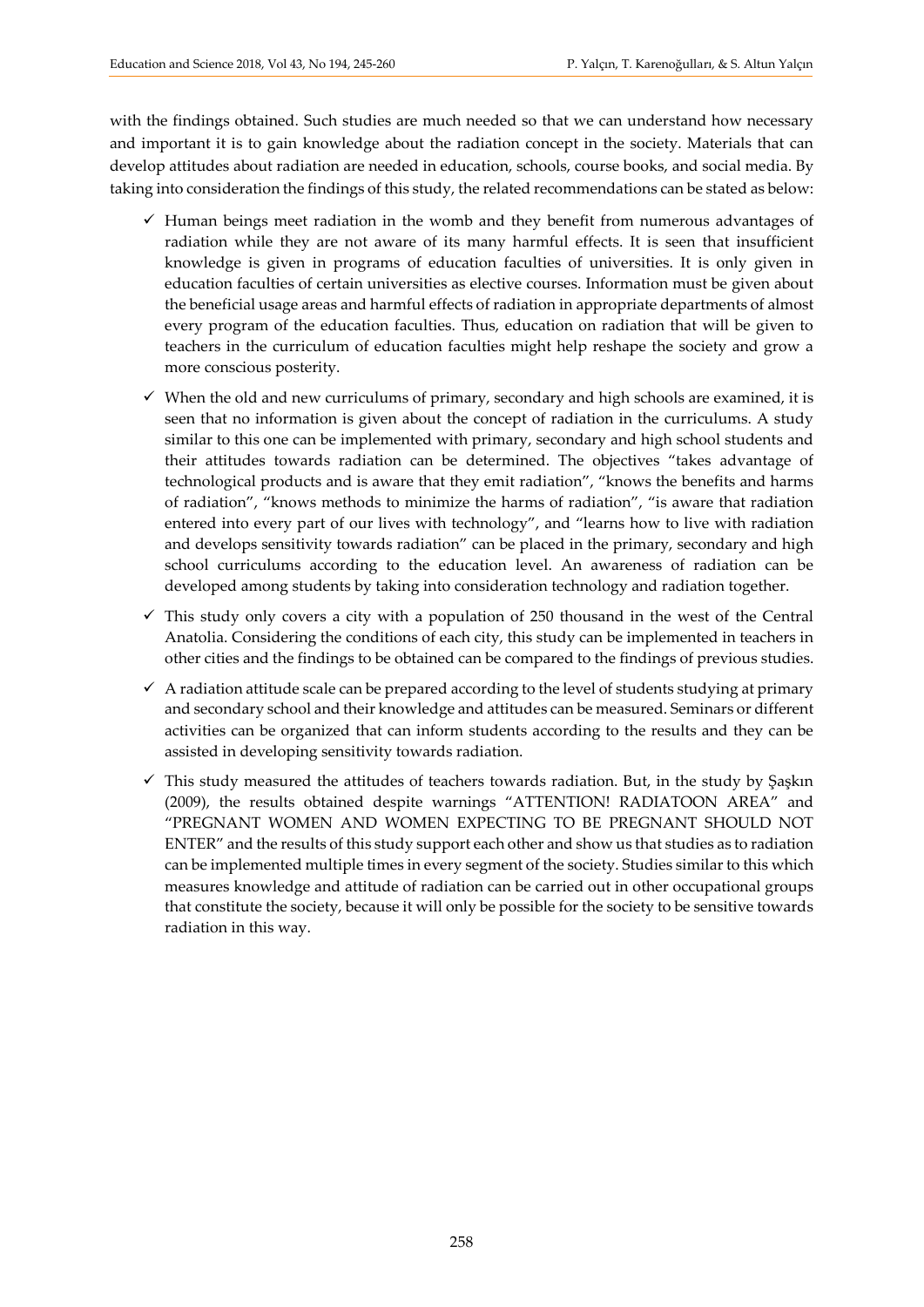#### **References**

- Abdellah, R. F., Attia, S. A., Fouad, A. M., & Abdel-Halim, A. W. (2015). Assessment of physicians' knowledge, attitude and practices of radiation safety at Suez Canal University Hospital, Egypt*. Open Journal of Radiology*, *5*, 250-258. Retrieved from http://www.scirp.org/journal/ojrad
- Bakaç, M., Kartal Taşoğlu, A., & Usta, Z. S. (2012). *Fizik öğretmen adaylarının radyasyon farkındalığı*. Paper presented at X. Ulusal Fen Bilimleri ve Matematik Eğitimi Kongresi, Niğde.
- Bakaç, M., Kartal Taşoğlu, A., Çınar, G., & Dönmez, İ. (2012). *Fizik öğretmenlerinin radyasyon algısı*. Paper presented at X. Ulusal Fen Bilimleri ve Matematik Eğitimi Kongresi, Niğde.
- Bohler, E., & Schuz, J. (2004). Cellular telephone use among primary school children in Germany. *Eur J Epidemiol*, *19*, 1043-1050.
- Büyüköztürk, Ş., Çakmak, E. K., Akgün, Ö. E., Karadeniz, Ş., & Demirel, F. (2011). *Bilimsel araştırma yöntemleri* (10th ed.). Pegem Akademi, Ankara.
- Deveci, S., Açık, Y., Gülbayrak, C., Demir, A., Karadağ, M., & Koçdemir, E. (2007). İlköğretim öğrencilerinin cep telefonu, bilgisayar, televizyon gibi elektromanyetik alan oluşturan cihazları kullanım sıklığı. *Fırat Tıp Dergisi*, *12*(4), 279-283
- Düzgün, S. (2009). *Elektro manyetik alanların insan sağlığı üzerindeki zararlı etkileri* (Unpublished master's thesis). Çukurova University, Graduate School of Natural and Applied Sciences, Physics Department, Adana.
- Eijkelhof, H., Klaassen, K., & Millar, R. (1990). Teaching about radioactivity and ionising radiatıon: An alternative approach. *Physic Education*, *25*(6), 338-342.
- Eker, L., Öden Acar, A., & Demirkan, N. (2010). *Hastaların radyasyon hakkındaki bilgi düzeyleri*. Paper presented at Ulusal Meslek Yüksekokulları Öğrenci Sempozyumu.
- Engizek, T. (1999). *Sağlık fiziği*. İstanbul: İstanbul Üniversitesi Fen Fakültesi Biyoloji Bölümü.
- Ertürk, S. (1982). *Eğitimde program geliştirme* (14th ed.). Ankara: Meteksan Publishing, .
- Henriksen, E. K., & Jorde, D. (2001). High school students' understanding of radiation and the environment: Can museums play a role?. *Science Education*, *85*, 189-206.
- International Atomic Energy Agency. (2004). Radiation, people and the environment. IAEA/PI/A.75/04- 00391.
- Köklü, N. (2006). *Radyasyonun insan sağlığı üzerindeki etkileri ve tıpta uygulama alanları* (Unpublished master's thesis). Selçuk University, Graduate School of Natural and Applied Sciences, Physics Department*,* Konya.
- Kumaş, A. (2009). *Radyasyonun organizma üzerindeki zararlı etkileri*. Paper presented at 3. Radyoloji Teknisyenleri Eğitim Toplantıları, Antalya.
- Mavi, M. (2008). *Lise öğrencilerinin radyasyon konusundaki kavram yanılgılarının tespiti* (Unpublished master's thesis). Süleyman Demirel University, Graduate School of Natural and Applied Sciences, Isparta.
- Miller, R. W. (1968). Efects of ionizing radiation from the atomic bomb on japanese children. *American Academy of Pediatrics*, *41*(1), 257-263.
- O'Sullivan, J., O'Connor, O. J., O'Regan, K., Clarke, B., Burgoyne, L. N., Ryan, M. F., & Maher, M. M. (2010). An assessment of medical students' awareness of radiation exposure associated with diagnostic imaging investigations. *Insights Imaging*, *1*(2), 86-92.
- Prabhat, M., Sudhakar, S., Kumar, B. P., & Ramaraju, D. (2011). Knowledge, attitude and perception (KAP) of dental undergraduates and interns on radiographic protection- A questionnaire based cross-sectional study. *Journal of Advanced Oral Research*, *2*(3), 45-49
- Prather, E. (2005). Students' beliefs about the role of atoms in radioactive decay and half-life. *Journal of Geoscience Education*, *53*(4), 345-354.